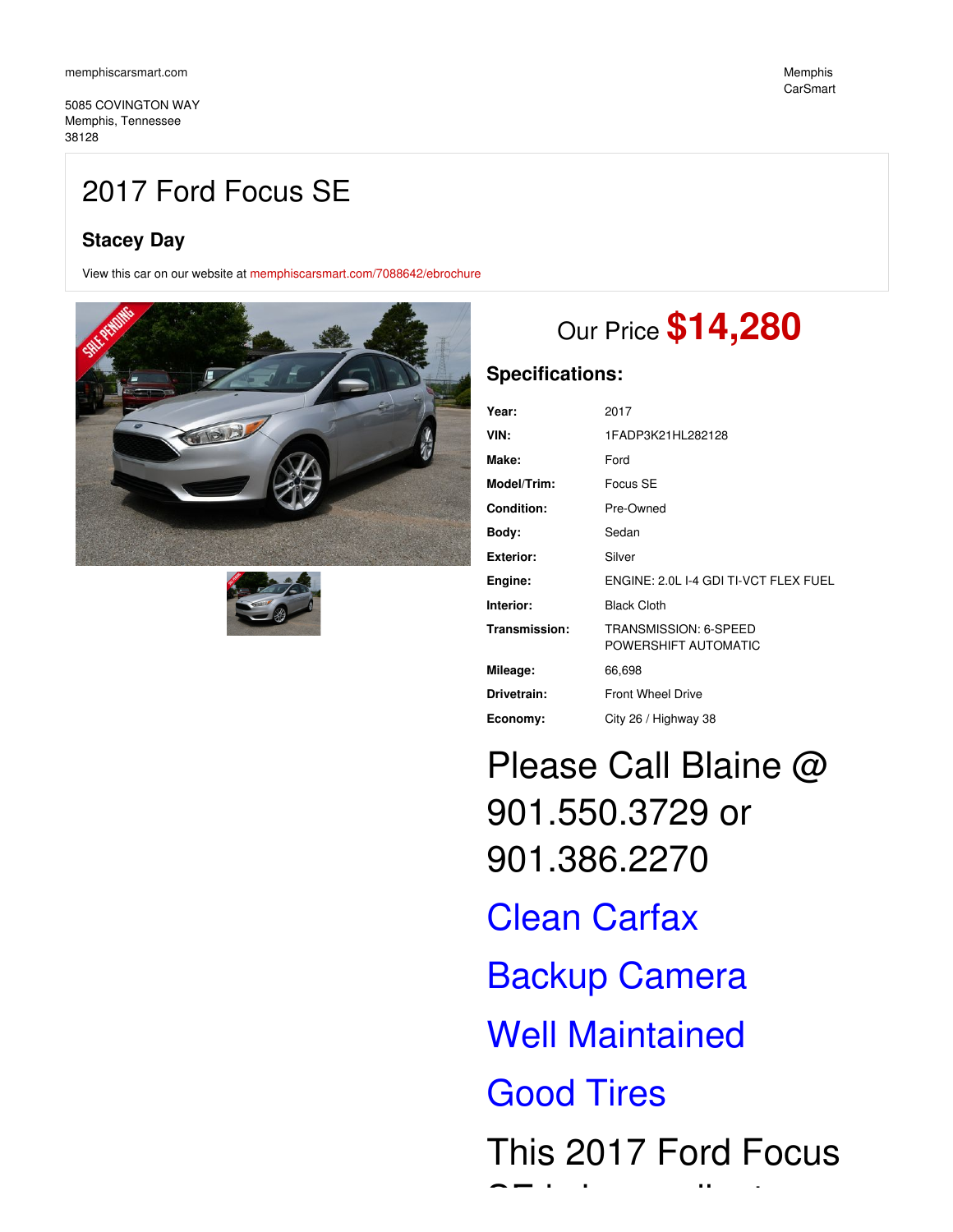SE is in excellent condition. It comes from a non smoking owner and has been well maintained. This vehicle features an interior that has been professionally detailed.

#### 2017 Ford Focus SE

Memphis CarSmart - - View this car on our website at [memphiscarsmart.com/7088642/ebrochure](https://memphiscarsmart.com/vehicle/7088642/2017-ford-focus-se-memphis-tennessee-38128/7088642/ebrochure)



#### 2017 Ford Focus SE Memphis CarSmart - - View this car on our website at [memphiscarsmart.com/7088642/ebrochure](https://memphiscarsmart.com/vehicle/7088642/2017-ford-focus-se-memphis-tennessee-38128/7088642/ebrochure)

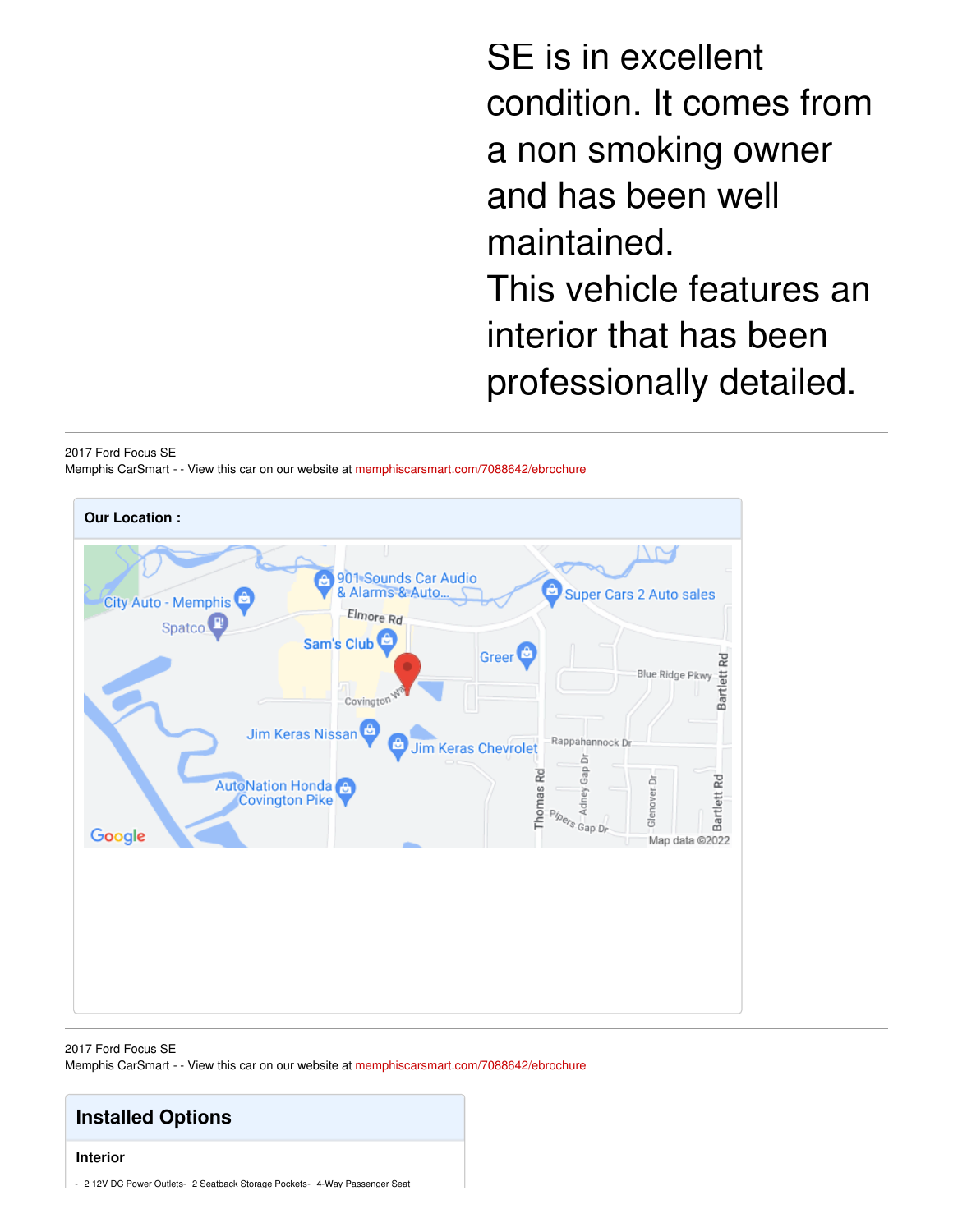- 6-Way Driver Seat
- 60-40 Folding Bench Front Facing Flip Forward Cushion/Seatback Cloth Rear Seat

- 2 12V DC Power Outlets- 2 Seatback Storage Pockets- 4-Way Passenger Seat

- Air Filtration- Analog Appearance- Cargo Area Concealed Storage- Cargo Space Lights
- Carpet Floor Trim- Cloth Door Trim Insert
- Cloth Front Bucket Seats -inc: 6-way manual driver (up/down, fore/aft, recline), 4-way manual passenger (fore/aft, recline) and removable adjustable head restraints (4-way)
- Compass- Cruise Control w/Steering Wheel Controls- Day-Night Rearview Mirror
- Delayed Accessory Power
- Driver And Passenger Visor Vanity Mirrors w/Driver And Passenger Illumination
- Driver Foot Rest- FOB Controls -inc: Cargo Access- Fade-To-Off Interior Lighting
- Front Center Armrest- Front Cupholder- Front Map Lights
- Full Carpet Floor Covering -inc: Carpet Front And Rear Floor Mats Full Cloth Headliner
- Full Floor Console w/Covered Storage, Mini Overhead Console w/Storage and 2 12V DC Power Outlets
- Gauges -inc: Speedometer, Odometer, Engine Coolant Temp, Tachometer, Trip Odometer and Trip Computer
- Glove Box- HVAC -inc: Underseat Ducts
- Instrument Panel Bin, Driver / Passenger And Rear Door Bins
- Interior Trim -inc: Chrome Interior Accents Manual Air Conditioning
- Manual Tilt/Telescoping Steering Column
- Manual w/Tilt Front Head Restraints and Manual Adjustable Rear Head Restraints
- Outside Temp Gauge- Power 1st Row Windows w/Driver 1-Touch Down
- Power Door Locks w/Autolock Feature- Power Rear Windows- Rear Cupholder
- Remote Keyless Entry w/Integrated Key Transmitter, Illuminated Entry and Panic Button
- Rigid Cargo Cover
- SYNC Communications & Entertainment System -inc: enhanced voice recognition, 911 Assist, 4.2" LCD display in center stack, AppLink, 2 smart charging USB port, Bluetooth and steering wheel controls
- Seats w/Cloth Back Material- Securilock Anti-Theft Ignition (pats) Engine Immobilizer
- Smart Device Integration- Systems Monitor- Trip Computer
- Urethane Gear Shifter Material

#### **Exterior**

- Wheels: 16" Painted Aluminum- Variable Intermittent Wipers- Tires: P215/55R16
- Tailgate/Rear Door Lock Included w/Power Door Locks Steel Spare Wheel- Lip Spoiler
- Light Tinted Glass- Liftgate Rear Cargo Access- Fully Galvanized Steel Panels
- Fixed Rear Window w/Fixed Interval Wiper, Heated Wiper Park and Defroster
- Compact Spare Tire Mounted Inside Under Cargo- Clearcoat Paint
- Body-Colored Rear Bumper
- Body-Colored Power Side Mirrors w/Convex Spotter, Manual Folding and Turn Signal Indicator
- Body-Colored Front Bumper- Body-Colored Door Handles
- Black Side Windows Trim and Black Front Windshield Trim
- Black Grille w/Chrome Accents
- Auto On/Off Aero-Composite Halogen Headlamps w/Delay-Off

#### **Safety**

- 2 12V DC Power Outlets- 2 Seatback Storage Pockets- 4-Way Passenger Seat
- 6-Way Driver Seat
- 60-40 Folding Bench Front Facing Flip Forward Cushion/Seatback Cloth Rear Seat
- Air Filtration- Analog Appearance- Cargo Area Concealed Storage- Cargo Space Lights
- Carpet Floor Trim- Cloth Door Trim Insert
- Cloth Front Bucket Seats -inc: 6-way manual driver (up/down, fore/aft, recline), 4-way manual passenger (fore/aft, recline) and removable adjustable head restraints (4-way)
- Compass- Cruise Control w/Steering Wheel Controls- Day-Night Rearview Mirror
- Delayed Accessory Power
- Driver And Passenger Visor Vanity Mirrors w/Driver And Passenger Illumination
- Driver Foot Rest- FOB Controls -inc: Cargo Access- Fade-To-Off Interior Lighting
- Front Center Armrest- Front Cupholder- Front Map Lights
- Full Carpet Floor Covering -inc: Carpet Front And Rear Floor Mats Full Cloth Headliner
- Full Floor Console w/Covered Storage, Mini Overhead Console w/Storage and 2 12V DC Power Outlets
- Gauges -inc: Speedometer, Odometer, Engine Coolant Temp, Tachometer, Trip Odometer and Trip Computer
- Glove Box- HVAC -inc: Underseat Ducts
- Instrument Panel Bin, Driver / Passenger And Rear Door Bins
- Interior Trim -inc: Chrome Interior Accents Manual Air Conditioning
- Manual Tilt/Telescoping Steering Column
- Manual w/Tilt Front Head Restraints and Manual Adjustable Rear Head Restraints
- Outside Temp Gauge- Power 1st Row Windows w/Driver 1-Touch Down
- Power Door Locks w/Autolock Feature- Power Rear Windows- Rear Cupholder
- Remote Keyless Entry w/Integrated Key Transmitter, Illuminated Entry and Panic Button